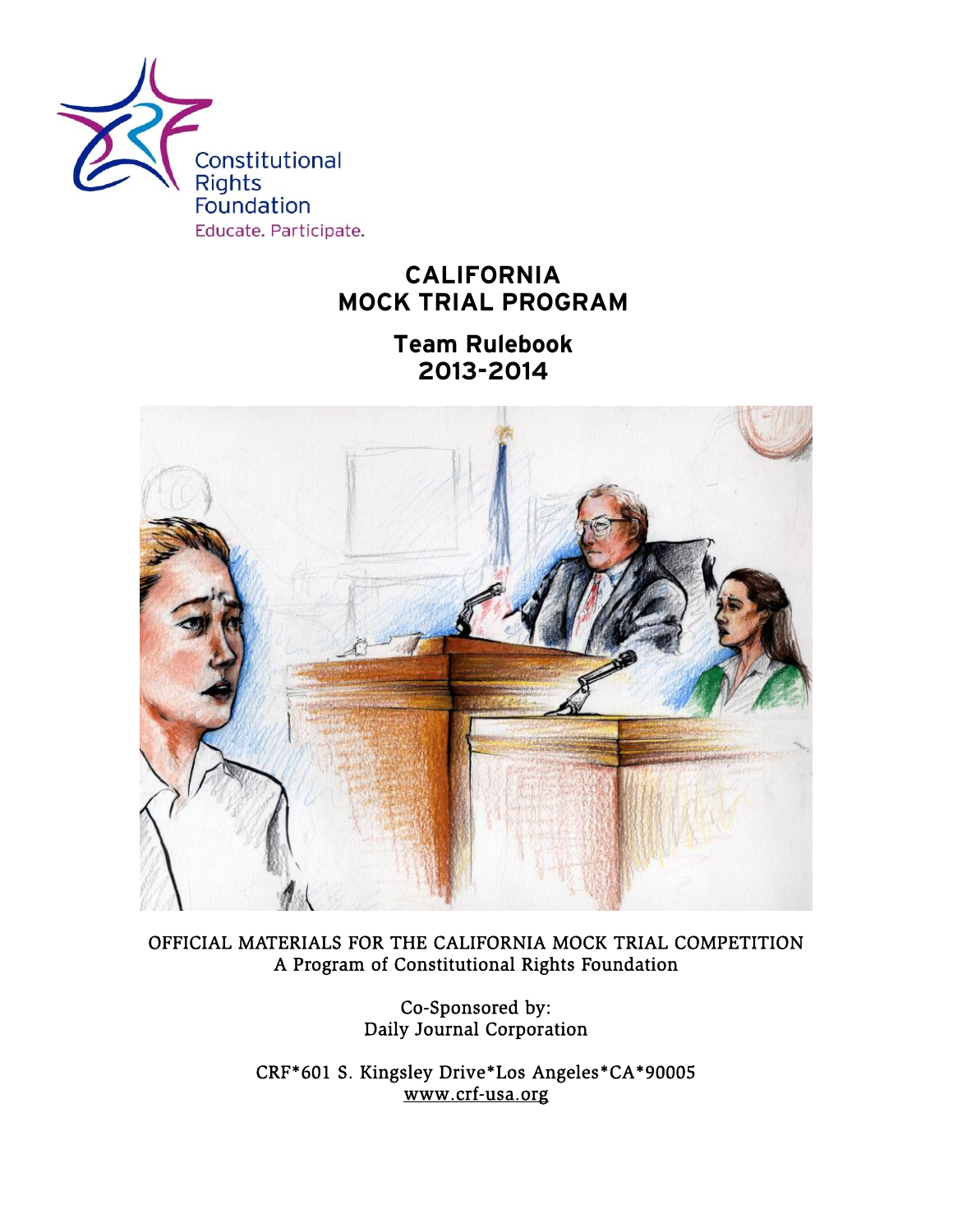# Table of Contents

| Administration<br>Rule 1.1 Rules<br>Rule 1.2 Sportsmanship Rules<br>Rule 1.3 Trial Procedures<br>Rule 1.4 Copyright and Plagiarism                                                                                                                                                                                             | 2<br>2<br>2<br>3                                           |
|--------------------------------------------------------------------------------------------------------------------------------------------------------------------------------------------------------------------------------------------------------------------------------------------------------------------------------|------------------------------------------------------------|
| <b>Teams</b><br>Rule $2.1$ – Team Eligibility<br>Rule 2.2 – Team Composition<br>Rule 2.3 - Team Withdraw<br>Rule 2.4 – Wild Card Teams<br>Rule $2.5 -$ Awards                                                                                                                                                                  | 3<br>4<br>5<br>5<br>5                                      |
| <b>The Trial</b><br>Rule $3.1 - Case$<br>Rule 3.2 - Physical Evidence<br>Rule $3.3$ - Trial Communication<br>Rule $3.4$ – Witnesses<br>Rule 3.5 - Reasonable Inferences<br>Rule 3.6 – Creating a Material Fact<br>Rule 3.7 - Attorneys<br>Rule 3.8 – Conduct of the Pretrial Motion<br>Rule 3.9 – Clerks and Unofficial Timers | 5<br>6<br>6<br>6<br>$\overline{7}$<br>7<br>8<br>$8\,$<br>9 |
| <b>Rules</b><br>Rule $4.0$ – Rule Interpretation                                                                                                                                                                                                                                                                               | 10                                                         |
| Judging and Team Advancement<br>Rule $5.1$ – Finality of Decisions<br>Rule 5.2 — Judging Panel<br>Rule 5.3 - Evaluation<br>Rule $5.4 - 0.5$ Point Scale<br>Rule $5.5$ — Rankings and Ties<br>Rule $5.6$ — Championship Trial                                                                                                   | 10<br>10<br>11<br>11<br>11<br>12                           |
| <b>Summary of Pretrial Motion Procedures</b>                                                                                                                                                                                                                                                                                   | 13                                                         |
| <b>Summary of Trial Procedures</b>                                                                                                                                                                                                                                                                                             | 13                                                         |
| <b>Evaluation Criteria</b>                                                                                                                                                                                                                                                                                                     | 14                                                         |
| Guidelines for (0-5) Scoring Criteria                                                                                                                                                                                                                                                                                          | 15                                                         |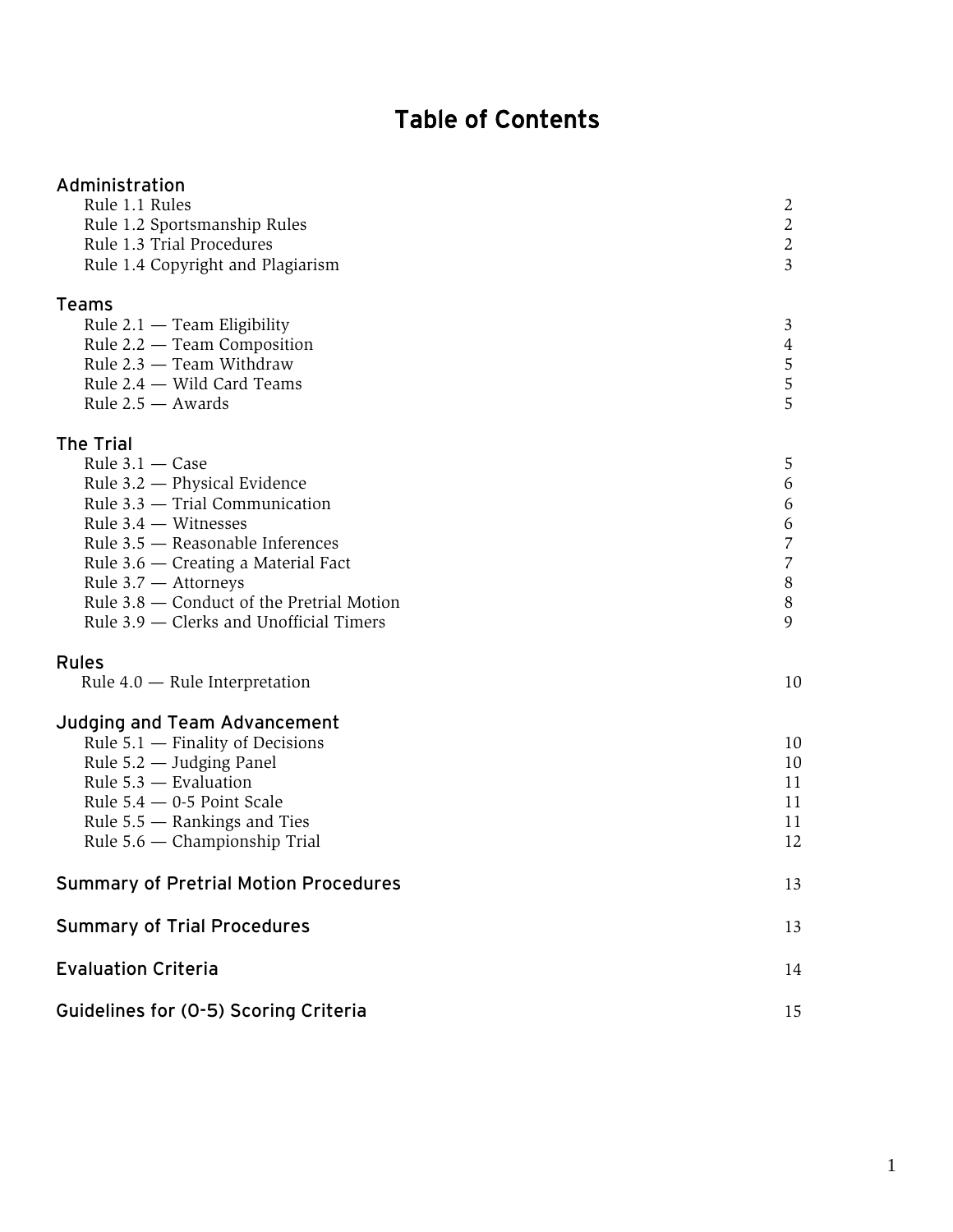## **Administration**

#### **Rule 1.1 — Rules**

**A.** All trials will be governed by the rules of the California Mock Trial Program and the California Mock Trial Rules of Evidence.

#### **Rule 1.2 — Sportsmanship Rules**

- **A.** All participants are expected to display proper courtroom decorum and courtesy throughout the competition. All participants are required to wear appropriate courtroom attire.
- **B.** All participants are expected to act with good sportsmanship and respect for others in both victory and defeat throughout the competition. Attorney coaches and teachers must model good sportsmanship. Poor behavior may impact team performance scores.
- **C.** All participants are expected to be polite and patient with Mock Trial, courthouse, and hotel staff.
- **D.** All participants must follow all rules and regulations as specified in the California Mock Trial materials or disseminated by CRF or local Mock Trial staff. Failure of any member or affiliate of a team to adhere to the rules may result in disqualification of that team.
- **E.** Students must wear appropriate clothing (including shoes) at all events. Any student participating in inappropriate behavior will be disqualified from the program at CRF staff discretion and sent home at her/his own expense.
- **F.** At the State Finals, all participants are expected to observe the 11:30 p.m. curfew. Furthermore, there should be no drinking of alcohol, no use of illegal drugs, no vandalism, and no disturbing the peace. Such conduct is in direct violation of California law and the CRF Code of Ethics.

#### **Rule 1.3 — Trial Procedures**

- **A.** The mock trial is a bench trial; students should not address the scoring attorneys as if they were a jury.
- **B.** When the trial begins, the presider will ask the team members, teachers and attorney coaches to introduce themselves. Other than the clerk and bailiff, team members must not communicate with the scoring attorneys until the conclusion of the trial.
- **C.** Teams will be identified by team code and not by school name.
- **D.** Spectators should not wear clothing that identifies their school.
- **E.** Teacher sponsors, attorney coaches, Mock Trial participants, and spectators are to remain in the courtroom throughout the trial as much as possible as to not disrupt the trial.
- **F.** Teams are required to submit team roster to the presider, scoring attorneys, and the opposing team. Teams may add student photos to the team roster, but may not add any other information.
- **G.** All team members participating in a trial must be in the courtroom at the appointed time, ready to begin the round. Incomplete teams must begin the trial without their other members or with alternates.
- **H.** If a scheduled team is not present within 30 minutes after the scheduled trial time, that team may forfeit the trial and is subjects to possible disqualification (subject to the discretion of Mock Trial staff).
- **I.** At the State Finals, it is mandatory for at least one team representative to attend the announcement of the finalists for the Championship Trial. If a team is announced and no representative is present, the team forfeits the Championship Trial and the third ranked team will take the absent team's place in the Championship Trial.
- **J.** Recesses will not be allowed in local or state competitions for any reason (unless authorized by Mock Trial staff or presider).
- **K.** Tie-breakers: At the State Finals and the Los Angeles County competition, any tie will be broken by the presider's independent selection of the winning team. At local competitions, counties may use this procedure or select a different one.
- **L.** Use of laptop computers, tablets or cellular phones during trials is prohibited.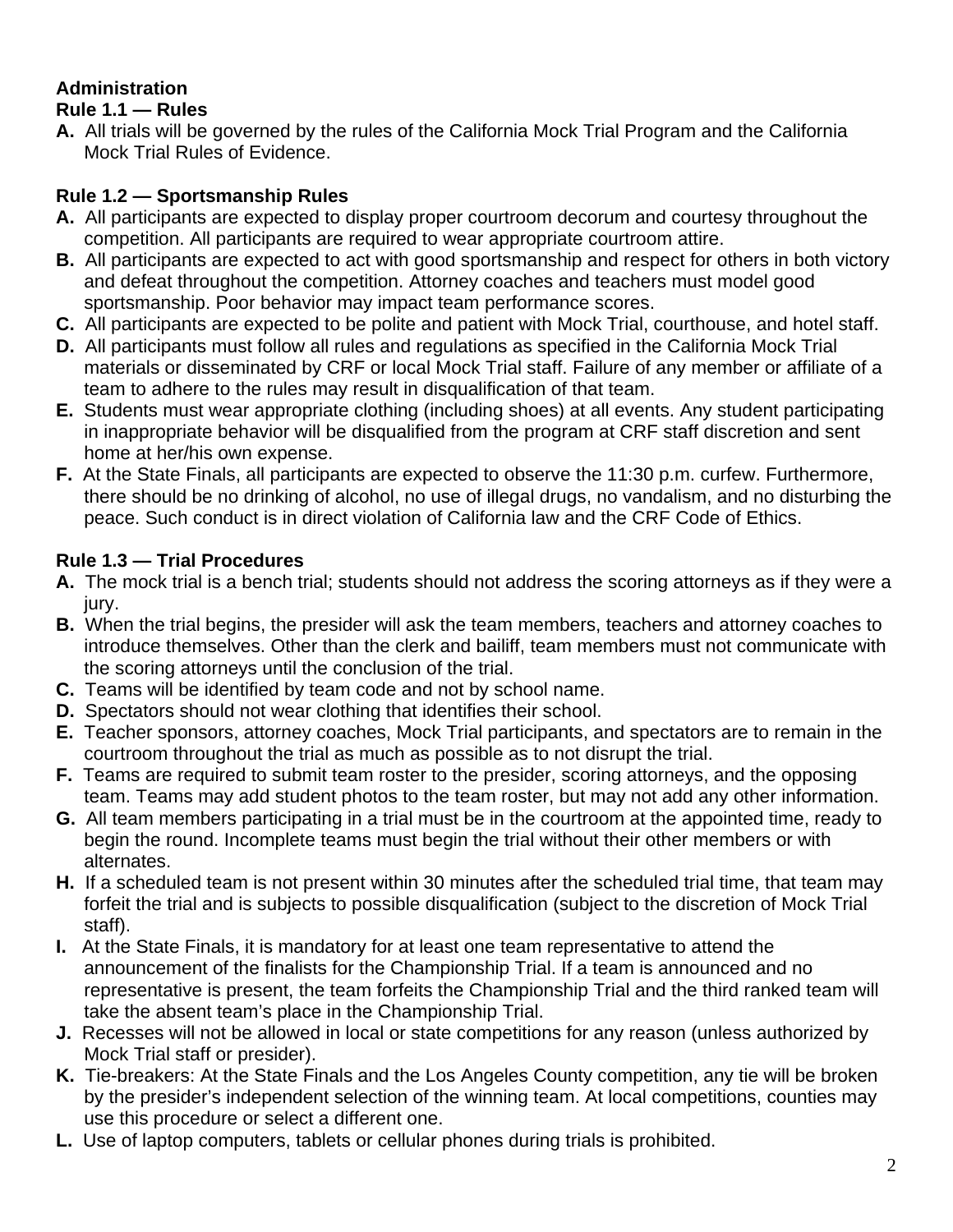- **M.** You may only video/audio-tape a trial involving your school. Any team has the option to refuse participation in videotaping, tape recording and still photography. Please check with your local Mock Trial coordinator regarding guidelines for video/audio-taping your competition. Videotaping is for educational purposes only, and videotapes should not be shared with any other team before the State Finals without the permission of both teams videotaped. CRF will not accept any videotape for complaint purposes.
- **N.** Other than the exhibits provided for in the trial packet, no other illustrative aids of any kind may be used.
- **O.** Props, costumes and theatrical makeup are prohibited. Costuming includes hairstyles, clothing accessories that are specific to a role in the case. In keeping with the educational philosophy and objectives of the Mock Trial program, teams should concentrate on presenting the trial in a realistic manner, with witnesses wearing appropriate courtroom attire and using their normal speaking voices. Portrayals of racial, ethnic, gender stereotypes are inappropriate and should not be used.
- **P.** Gender-neutral names allow students of either gender to play the role of any witness. Any questions regarding gender, race, or physical characteristics not included in the official case materials are not allowed.

## **Rule 1.4 — Copyright and Plagiarism**

- **A.** The California Mock Trial materials are protected by copyright and may not be re-printed anywhere, including on the Internet, without express permission from CRF. Any violation of this rule may result in litigation and in disqualification of a team or county. However, we hereby grant to all recipients a license to reproduce the lesson included in the beginning of the case packet and the exhibits, for distribution to students and educators.
- **B.** Any alteration or viewing of confidential California Mock Trial materials posted on the CRF web site will result in the immediate school disqualification and potential litigation.
- **C.** Plagiarism\* of any kind is unacceptable. Students' written and oral work must be their own. (\*Webster's Dictionary defines plagiarism as, "to steal the words, ideas, etc. of another and use them as one's own.")
- **D.** Trials are open to the public, but no intentional scouting is allowed (See Code of Ethics in the Case Packet).

#### **Teams**

#### **Rule 2.1 — Team Eligibility**

- **A.** To participate in the State Finals in San Jose (March 21 March 23, 2014), each county must implement the following procedures B-K.
- **B.** A county Mock Trial coordinator must be identified (usually through the county office of education).
- **C.** Working in conjunction with CRF, the coordinator must plan and implement a competition involving team(s) from middle and/or high schools in the county or other nearby counties. With CRF approval, the coordinator may represent more than one county.
- **D.** If a team is the only team from a county in which no county competition is conducted, the team will still be eligible for the State Finals. We strongly recommend that such teams participate in the competition of another county to afford the teams an opportunity to improve their skills.
- **E.** All local county competitions must be completed by March 3, 2014. County coordinators must inform CRF of the name of the winning team by March 3, 2014.
- **F.** In addition to registering with their county coordinator, all teams and students must register as a Mock Trial school and student on CRF's website www.crf-usa.org.
- **G.** A teacher or school representative must be identified for each team.
- **H.** All team members must be eligible under school district and state rules applicable to involvement in extracurricular activities.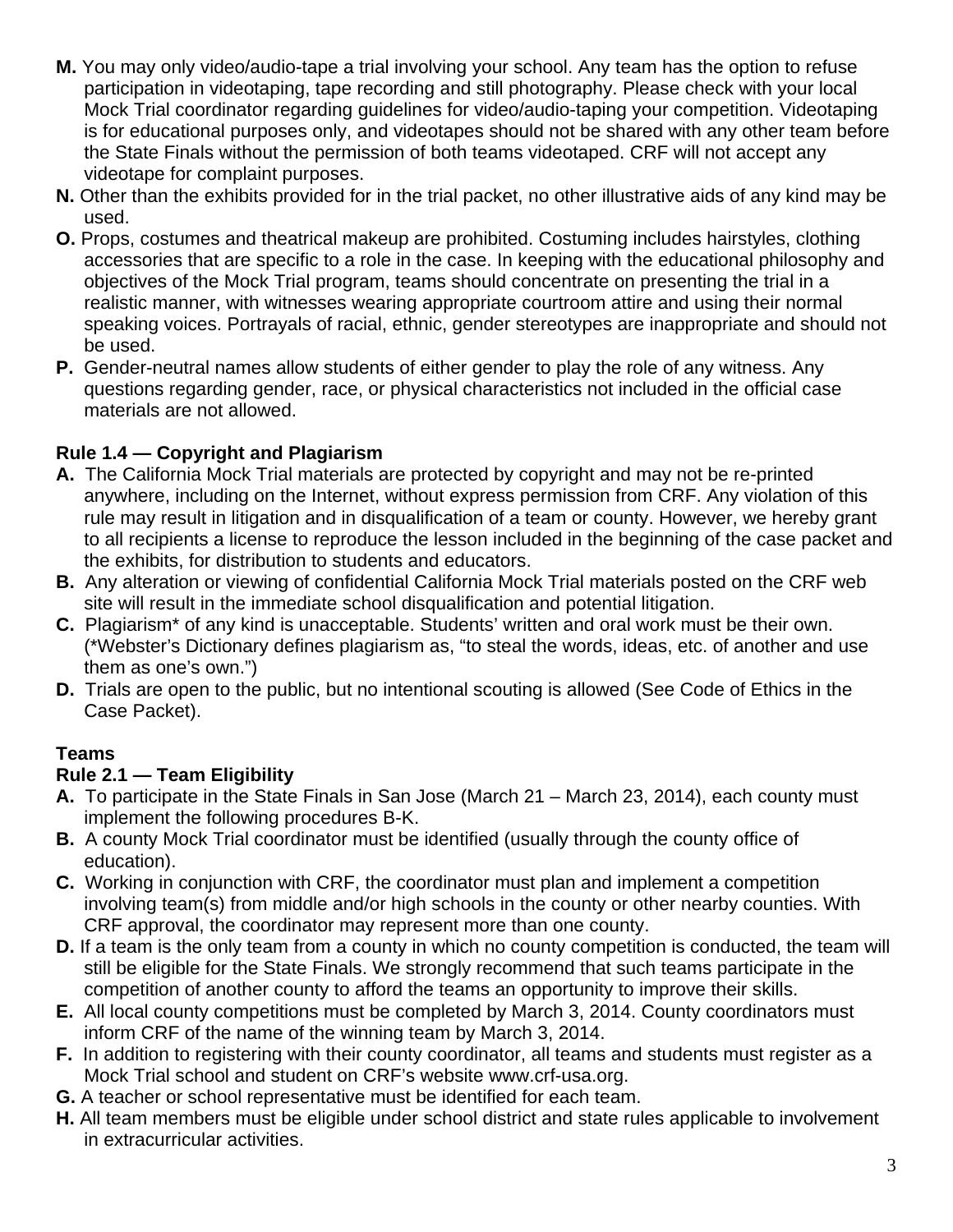- **I.** All team members must be registered at the school for which they are competing.
- **J.** After the completion of the local competition, no new team members may be added to a team attending the State Finals.
- **K.** The teacher sponsor has an affirmative duty to verify each competitor's eligibility from their team. Submission of the online student registration on CRF's website constitutes certification that the status of each participant has been verified.
- **L.** Junior and Senior divisions will be determined based on the formats of the participating schools. For example, if a junior high school includes grades 7-9, 9th graders at that school may participate in the Junior Division. Similarly, if a senior high school includes grades 9-12, 9th graders enrolled there may participate in the Senior Division.
- **M.** Home-schooled students may participate in the Mock Trial program in one of two ways:
	- 1. As a member of the team at the public school she/he would attend if not home-schooled, or a member of a club team if there is no Mock Trial team at the student's local public school.
	- 2. As a member of an independent team exclusively composed of home-schooled students.
- **N.** Two small schools may join together to form a single Mock Trial team if neither school had a preexisting Mock Trial program. For the purposes of the California Mock Trial program, a "small" school is one with 200 or fewer enrolled students. Such combination teams are eligible to represent their county at the State Finals.
- **O.** YMCA, Boys and Girls Clubs, and other similar organizations are eligible to form Mock Trial teams at the discretion of the county coordinator. Team members may not have Mock Trial teams at their school of attendance.

#### **Rule 2.2 — Team Composition**

- **A.** Teams may have between 8 to 25 team members. The maximum number of official team members includes alternates but does not include artists or journalists. All team members must be registered on CRF's website and those registered will be your official team roster.
- **B.** We encourage you to use the maximum number of students allowable, especially at schools with large student populations.
- **C.** Team Structure Involvement of all possible team members in the presentation of the case is reflected in the team performance/participation score.
- **D.** As much as possible, team members are to evenly divide their duties.
- **E.** We encourage you to use the maximum number of student attorneys (when possible). It is highly recommended that different trial attorneys conduct the opening argument and the closing argument and that each trial attorney conduct at least one direct examination and one crossexamination.
- **F.** We also encourage you to involve as many students as possible in support roles, such as researchers, understudies, and photographers.
- **G.** The maximum number for each role is below:
	- Two (2) Pretrial Motion Attorneys—one Pretrial attorney for the Defense and one Pretrial Attorney for the Prosecution (maximum). Pretrial attorneys may not serve as trial attorneys during the same round, but may serve as a witness.
	- Three (3) Trial Attorneys for Prosecution (maximum)
	- Three (3) Trial Attorneys for Defense (maximum)
	- Four (4) Witnesses for Prosecution (all four must be called in one trial)
	- Four (4) Witnesses for Defense (all four must be called in one trial)
	- One (1) Clerk
	- One (1) Bailiff
	- Three (3) Courtroom Artists per team. The team's artist is an official team member, but is not counted toward the student limit. Only two courtroom artist per county may compete at the state competition. (Note that the winner of the state competition does not compete at the national competition).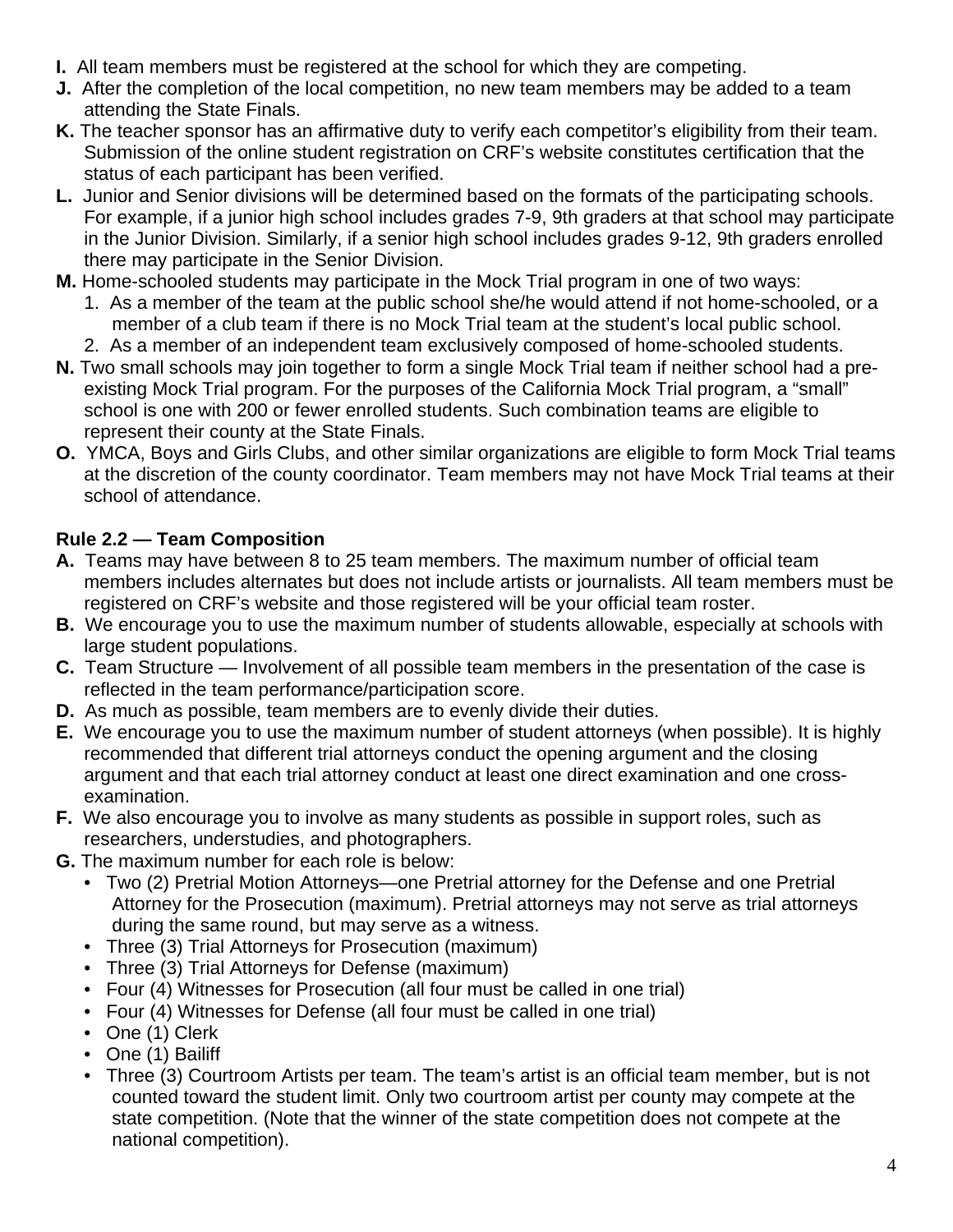• Three (3) Journalists. The journalist is an official team member, but is not counted toward the student limit. Up to two courtroom journalist from each county may compete at the state competition (Note that winner of the state competition does not compete at the national competition).

#### **Rule 2.3 — Team Withdraw**

**A.** Any team that withdraws from a local or state competition will receive a partial monetary refund only if the county coordinator is notified in writing by a date established by the coordinator and if no date is specified, two weeks before the day of the first round of competition.

## **Rule 2.4 — Wild Card Teams**

- **A.** If there are an odd number of county championship teams attending the State Finals, a wild card team from a county will be selected randomly. The wild card team will be full participants and eligible for team awards. The same registration fees and forms are required for the wild card team. All counties will have the opportunity to submit to CRF their second place team to serve as a possible wild card at the time of first-place team registration. At the local level, the county coordinators determine substitute team procedures.
- **B.** At the Los Angeles county competition, if there are an odd number of teams present for any given round, CRF staff will locate a substitute team. The substitute team will be the defense or prosecution team from an existing competing team. Substitute team's scores will be for practice purposes only and will not count towards their team's win/loss record or percentages. The scores from the trial will count for the opposing team and will be added to the team's win/loss record and percentages. The substitute team will not pay a register fee nor will they be eligible for awards.

#### **Rule 2.5 — Awards**

- **A.** At the State Finals, awards will be given as follows:
	- Prosecution pretrial attorneys 2 awards
	- Defense pretrial attorneys 2 awards
	- Prosecution attorneys 3 awards
	- Defense attorneys 3 awards
	- Prosecution witnesses 4 awards
	- Defense witness 4 awards
	- Clerk 1 award
	- Bailiff 1 award
- **B.** At the State Finals, the top eight teams will receive medals.
- **C.** In Los Angeles County only the top two teams will receive medals. Additionally, the quarterfinalist will receive ribbons and all nominated students will receive honorable mention certificates.

#### **The Trial**

#### **Rule 3.1 — The Case**

- **A.** The case packet contains the sources for the Mock Trial program. These sources include the facts, witness statements, all the pretrial materials, charges, exhibits, rules of evidence, stipulations, role descriptions, Mock Trial procedures and California Mock Trial simplified rules of evidence.
- **B.** The fact situation is a set of indisputable facts. Witnesses may draw reasonable inferences from the facts that do not materially impact the case.
- **C.** Stipulations may not be disputed at trial.
- **D.** Stipulations will be considered part of the record and already admitted into evidence.
- **E.** Stipulations and charges will not be read into the record.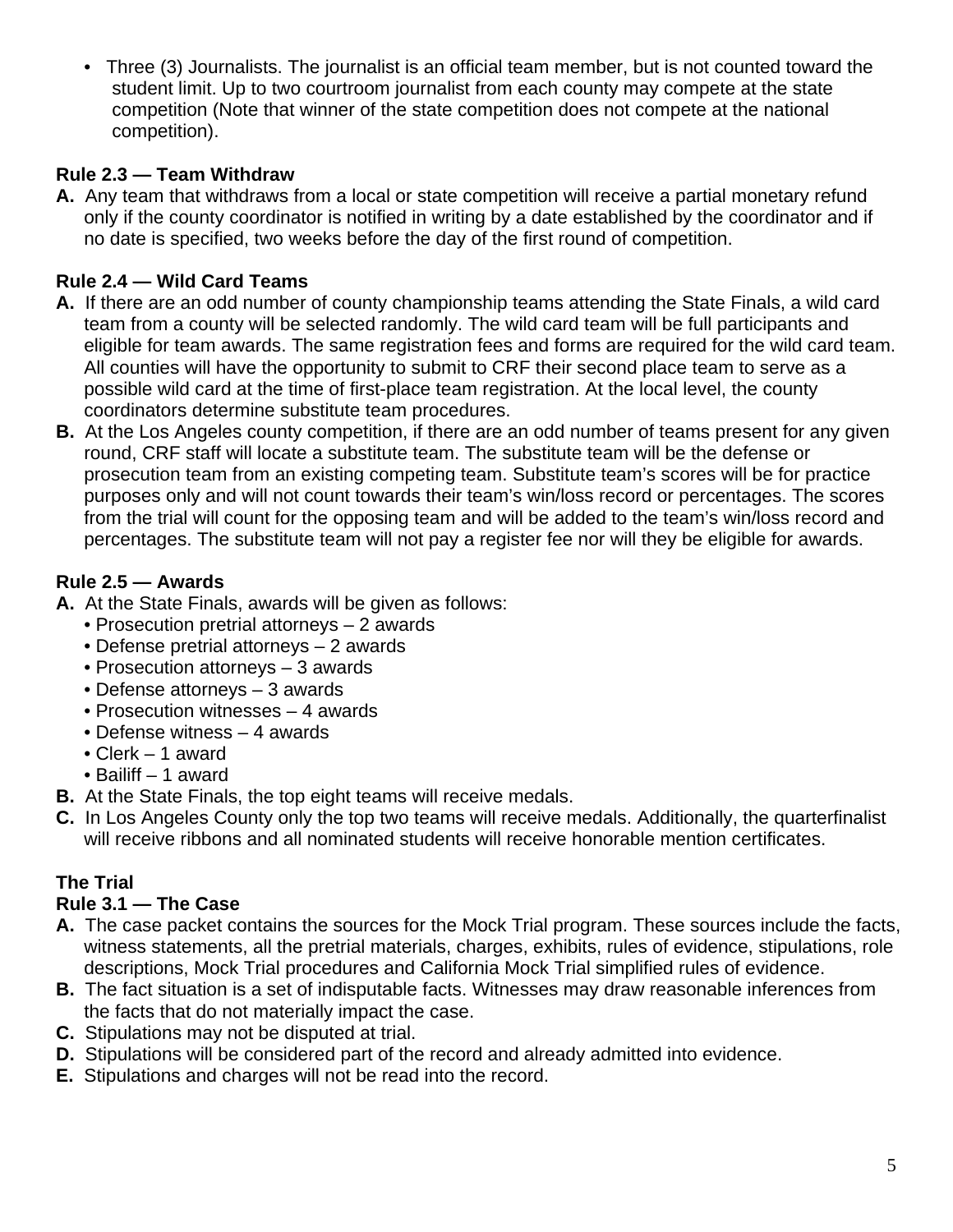## **Rule 3.2 — Physical Evidence**

- **A.** The prosecution team must bring to each trial, the physical evidence listed under the heading "Physical Evidence" in the case materials. All reproductions can be as small as  $10\frac{1}{2} \times 7\frac{1}{4}$  but no larger than 22 x 28 inches. If the prosecution team fails to bring physical evidence to court, it may be reflected in the team performance/participation.
- **B.** No other physical evidence will be allowed. All persons and evidence not provided for in the case packet are to be considered unavailable and questioning regarding their whereabouts is prohibited.
- **C.** Procedures for introducing items into evidence are provided for in the case packet.
- **D.** Whether a team introduces, uses, and moves the physical evidence into evidence is entirely optional, but all physical evidence must be available at trial for either side to use.
- **E.** Evidence should not be altered in any way. It is not permitted to mark on the exhibits.
- **F.** The use of electronic or light projected aids is prohibited.
- **G.** The official diagrams establish only relative positions. Because the scale (if any) is approximate, the diagrams cannot be used to definitively establish distances. The issue of distances should be based on the witnesses' testimony and is a matter of fact for presiders.

#### **Rule 3.3 — Trial Communication**

- **A.** Once the trial has begun, coaches, teachers, alternates and spectators shall not talk to, signal communicate with or coach their teams during trial.
- **B.** The only communication allowed during the trial is between trial attorneys.
- **C.** The defendant may sit at counsel table and communicate with the defense attorneys. All communication must be non-disruptive to the trial.
- **D.** Pretrial attorneys may not sit with the trial attorneys and may not communicate with the trial attorneys at any time.
- **E.** Once the trial has begun, there must be no spectator contact with student team members, whether in the hallway or the courtroom.
- **F.** There will be an automatic deduction of five points per score sheet if the presider finds that this rule (3.3) has been violated.

#### **Rule 3.4 — Witnesses**

- **A.** Although witnesses are excluded from the trial proceedings in actual trials, for educational purposes, witnesses in the Mock Trial competition will remain in the courtroom for the entire trial. Witnesses will sit in designated seating at the front of the courtroom.
- **B.** Witnesses may not testify or respond to another witness' testimony.
- **C.** The fact situation, witness statements, stipulations and exhibits, are the official case materials and make up the sole source of information for testimony.
- **D.** Unless otherwise stated, attorneys may not solicit information from a witness that requires the witness to testify to information from another witness' statement or information not included in their own statement.
- **E.** The witness statements contained in the packet should be viewed as signed statements made to the police by the witnesses. Unless otherwise specified, a witness can be impeached if she/he contradicts the material contained in her/his witness statement or fact situation using the procedures as outlined in the case packet.
- **F.** Because this is a mock trial, witnesses may not be treated as hostile witnesses.
- **G.** All witnesses must be called. If the direct examination attorney runs out of time without calling one or more witnesses, the cross-examination team will be automatically awarded five points for each witness not called, and the direct examination attorney will automatically receive a score of zero for the witness performance and direct examination for each witness not called. No other witnesses may be called.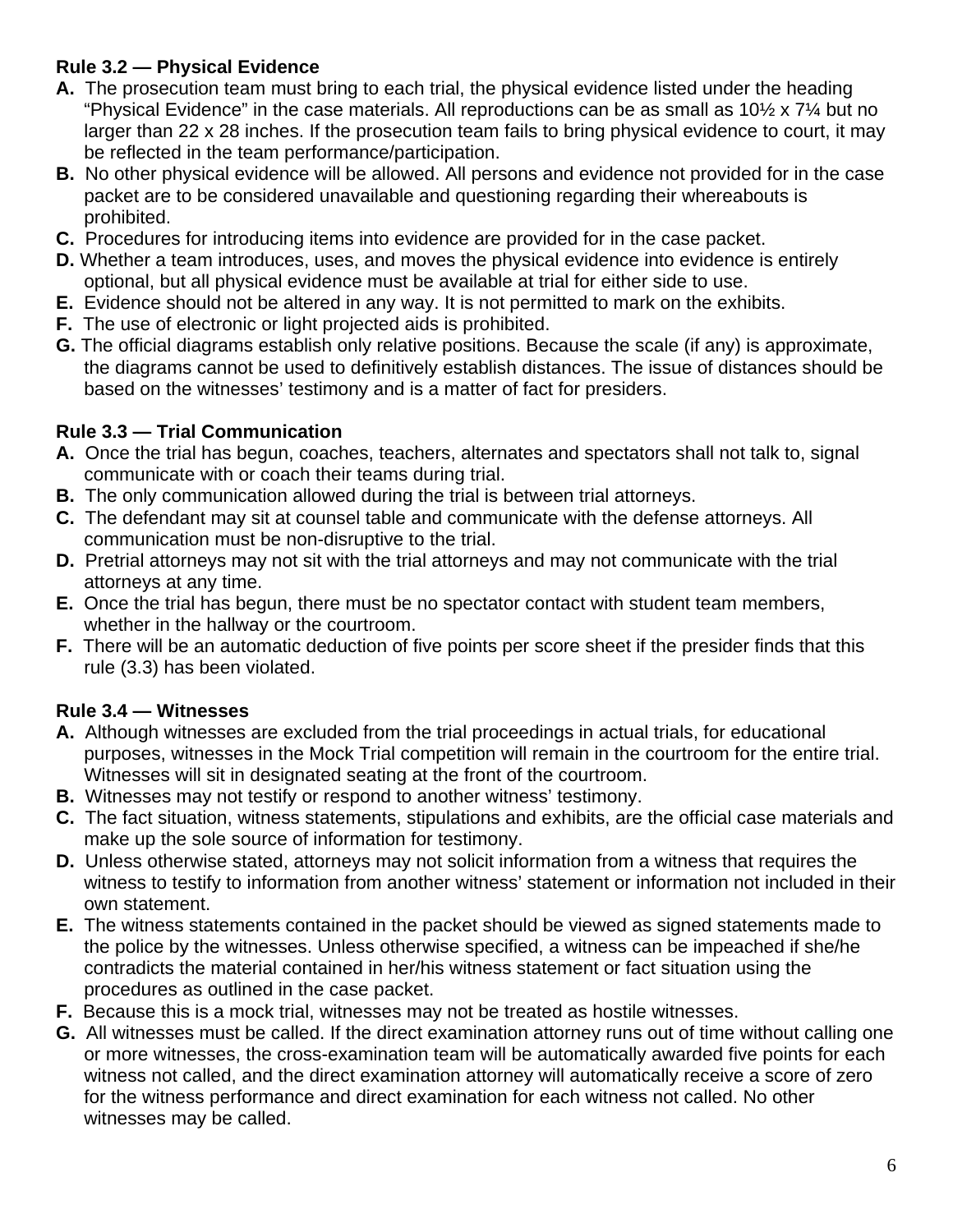**H.** Cross-examination is required for all witnesses. If the cross-examination attorney does not cross one or more witnesses, the cross-examination attorney will receive a cross-examination score of zero for the witnesses.

#### **Rule 3.5 — Reasonable Inferences**

- **A.** Although a witness may not create a material fact, they can make a reasonable inference. A reasonable inference is defined as non-material information to which a witness testifies that is not included in the record but reasonably relates to that witness' testimony.
- **B.** Reasonable inferences do not create material facts. Because of the contrived format of the Mock Trial Competition, the length and content of witness statements must be limited. Reasonable inferences can be used to respond to the inevitable content gaps in witness statements.
- **C.** Reasonable defined. In an effort to maintain a fair competition, an inference is only "reasonable," and therefore allowable, if it is neutral and does not create a material fact. Inferred information that is material and pivotal to the facts at issue is by definition unreasonable, and as such is subject to objection.

#### **Reasonable Inference**

Example: Suppose your witness statement asserts that you left the Ajax Store and walked to your car, but gives no further details about the matter.

You are asked whether you left the store through the Washington Avenue exit or the California Avenue exit.

If this point is not a disputed or essential fact in the case, you could reasonably infer either exit as your answer.

#### **Unreasonable Inference**

Example: On the other hand, if your witness statement asserts that someone fired a shot through your closed curtains into your living room.

If asked whether you saw who shot the gun, you would have to answer, "No."

You could not reasonably claim to have seen the person through a periscope on the roof or a tear in the curtains.

This is an example of an unreasonable inference, one where the attorney's question and the witness' answer are attempting to create a material fact.

**D.** It is each student's responsibility to work closely within the record. Inferences and objections about those inferences should be minimized, and points may be deducted for interference with the trial.

#### **Rule 3.6 — Creating a Material Fact**

- **A.** Definition and Purpose. For the California Mock Trial Competition, a material fact is a fact that tends to prove a pivotal point in the case. A witness may not create a material fact that is not included in his/her witness statement.
- **B.** If a witness creates a material fact, the attorney from the opposing team may refer to a special objection listed in the case packet under Mock Trial Simplified Rules of Evidence, "Creating a Material Fact (CMF)."
- **C.** Interpretation and enforcement. If an attorney believes a material fact was created, the attorney can make a special objection listed in the case packet under Mock Trial Simplified Rules of Evidence, "Creating a Material Fact (CMF)."The presider determines if the fact was material and will rule on the objection accordingly.
- **D.** Possible rulings by a presider include: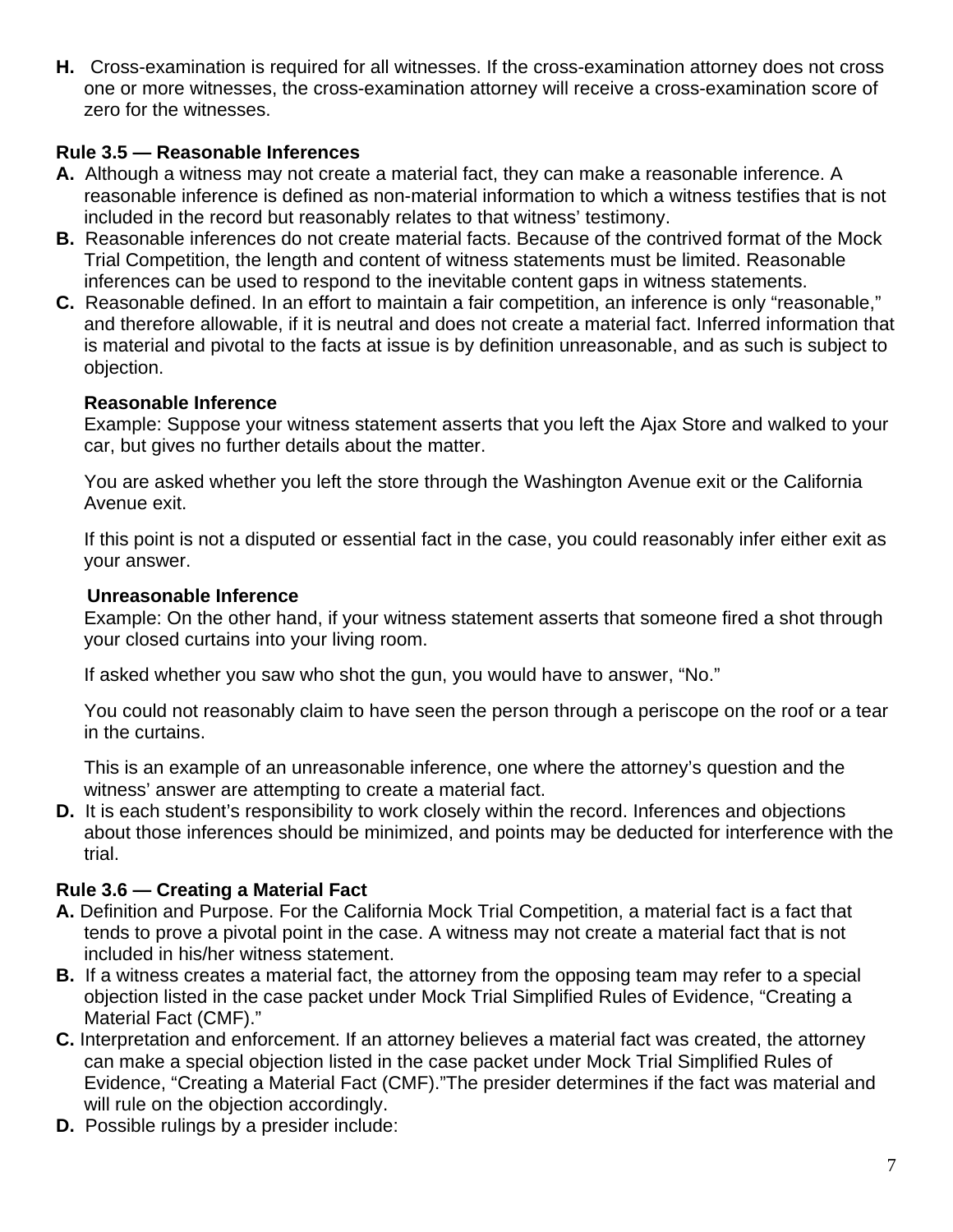- No creation of material fact has occurred.
- There was a creation of a fact that could materially alter the case and therefore not allowed.
- There was a creation of a fact but it is a reasonable inference that is not material to the case.

## **Rule 3.7 — Attorneys**

- **A.** The Prosecution gives the opening and closing statements first.
- **B.** Attorneys may conduct re-direct examination when appropriate. No re-cross-examination is allowed. Witnesses may not be recalled to the stand.
- **C.** The attorney who conducts the direct examination of a witness is the only person allowed to make objections to the cross examination of that witness. The attorney who conducts the cross-examination of a witness is the only person allowed to make objections during the direct examination of the witness. Points may be deducted for objections made by the wrong attorney.
- **D.** Attorneys may use notes while presenting their cases. Witnesses are not allowed to use notes when testifying.
- **E.** The Mock Trial competition proceedings are governed by the California Mock Trial Simplified Rules of Evidence in the case packet. Only specified types of objections will be recognized in the competition. Other rules may not be used at the trial.
- **F.** Legal motions not outlined in the official materials will not be allowed.
- **G.** There are no objections allowed during opening statements or closing arguments. (It will be the presider's responsibility to handle any legally inappropriate statements made in the closing, while scorers will also keep in mind the closing argument criteria.) Points may be deducted for objections made during opening statements or closing arguments.
- **H.** At the State Finals and Los Angeles County competition, there will be 30 seconds provided at the end of the pretrial and at the end of the trial for team members from each performing team, to confer with the team's attorney coach and teacher sponsor to discuss any trial irregularities.
- **I.** If there are any irregularities regarding the rules of the competition, which the team would like the presider and scorers to be aware of, one member will have 30 seconds to orally note the irregularities to the court. Coaches may not directly make arguments on behalf of the team.
- **J.** Teams arguing a violation of the rules must be able to point to specific incident(s) of the misconduct and be able to cite to the presider, the corresponding violation in the team rulebook and or case packet.
- **K.** The presider will hear the alleged violation and rule on the violation, the presider's decision will be the final.
- **L.** If the presider determines a violation exists and there is not a specified deduction outlined in the team rulebook, the presider will direct the scoring attorney's to take the violation into consideration. The scoring attorneys will use their discretion to determine individually how many points (if any) will be taken off their score sheet.
- **M.** This rule should be used for substantial rule violations and should not to be used to argue additional points of law or rebut opponent's closing argument.
- **N.** This time should not to be used to argue additional points of law or rebut opponent's arguments. Regarding questions of rule violations, the presider's decision will be the final.

## **Rule 3.8 — Conduct of the Pretrial Motion**

Note: The pretrial motion (oral arguments only) is a mandatory part of the Mock Trial competition at the state level and in Los Angeles County.

- **A.** The defense will argue the pretrial motion first.
- **B.** Each student arguing a pretrial motion has four minutes to present a statement and two minutes for rebuttal. During these proceedings, students must be prepared to answer questions from the presider to clarify their position(s).
- **C.** No objections are allowed during pretrial arguments. Points may be deducted for objections made during pretrial arguments.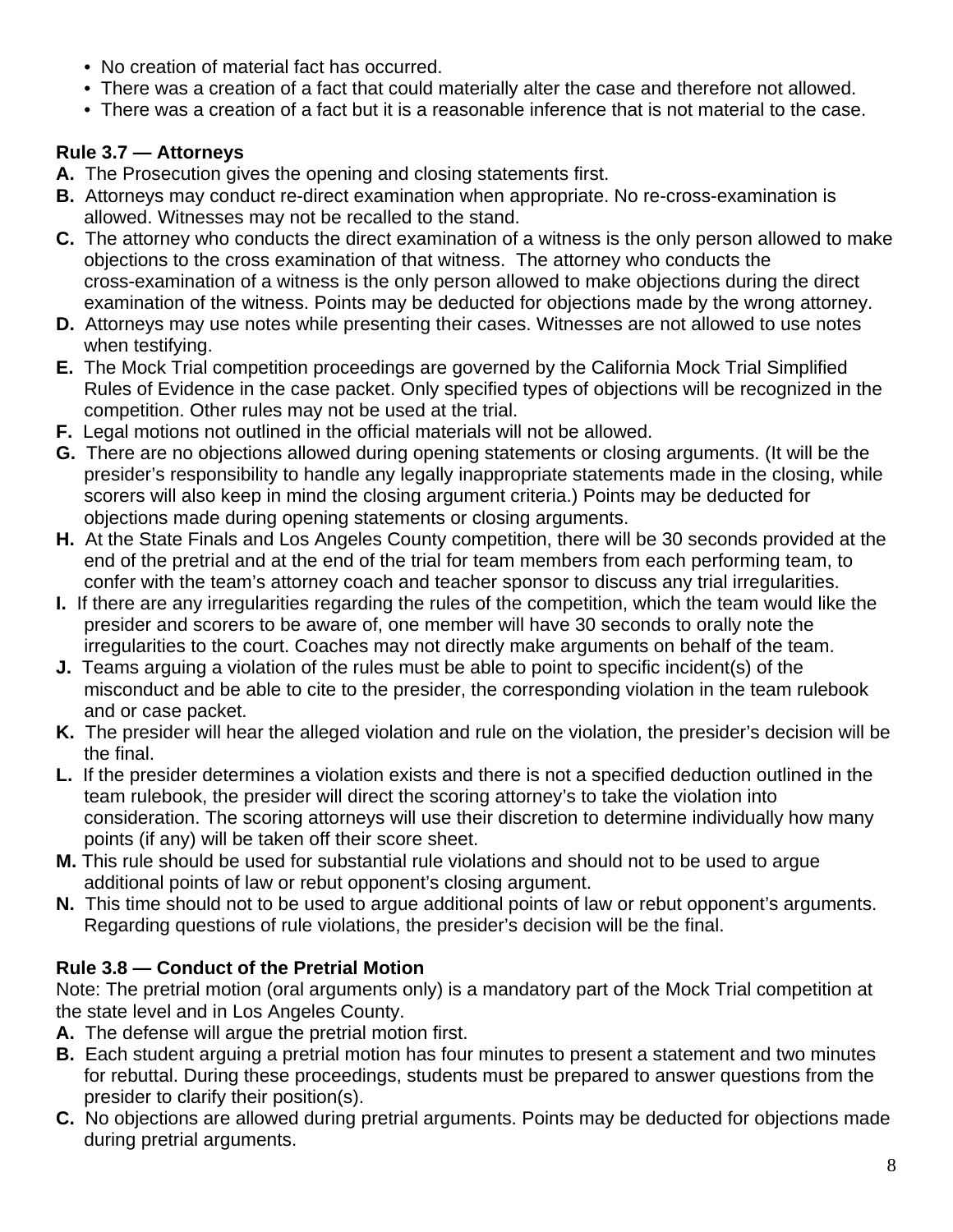- **D.** In order to present a position in the most persuasive manner, students should carefully review and become familiar with the materials provided in the mock trial case materials.
- **E.** Additional background research may supplement their understanding of the issues at hand, but such supplemental materials may not be cited in arguments.
- **F.** No written pretrial motion memoranda may be submitted at trial.
- **G.** The pretrial motion, motions entering exhibits into evidence and motion to strike testimony are the only motions allowed. All other motions are prohibited. If a motion is made that is not listed in this section, two points will automatically be deducted from the team's total performance score.

#### **Rule 3.9 — Clerks/Timing**

- **A.** The Mock Trial Competition involves timed presentations. In Los Angeles County and at the State Finals, the clerk and unofficial timer must bring a stop watch or other timing device and a time sheet to each trial. The time sheet can be downloaded from CRF's website.
- **B.** The clerks may only use the time cards from CRF's website, printed out on white paper (card stock recommend but not necessary). In Los Angeles County and at the State Finals, teams must use the laminated time cards provided by CRF (which will be distributed by the presider). The time cards must be returned to the presider after each trial. The time cards will be printed with:
	- 2 minute
	- 1 minute
	- 30 seconds
	- Stop
- **C.** Modifications of time intervals are not permitted.
- **D.** Running of another team's time is not allowed. One team's unreasonable running of the opposing team's time is inappropriate. If the presider determines there has been an unreasonable running of time, the witness may be admonished by the presider and the presider may direct the scorers to deduct 1 point from the offending witness' score.
- **E.** Each team will have 40 minutes to present its case, including the pretrial motion. If no pretrial motion is presented, total time is 34 minutes. Time limits for each section are as follows:
	- Pretrial Motion (4 minutes)
	- Rebuttal (2 minutes)
	- Opening/Closing Arguments (9 minutes)
	- Rebuttal (1 minute)
	- Direct/Re-direct
	- Examination (14 minutes)
	- Cross-Examination (10 minutes)
- **F.** The clock will be stopped when:
	- witnesses are called to the stand
	- attorneys make objections
	- presiders questions attorneys and witnesses
	- presiders offer their observations.
- **G.** The clock will not be stopped if witnesses are asked to approach the diagram or for other physical demonstrations. Time will not be rounded off.
- **H.** Teams may divide:
	- 9 minutes for opening statement and closing arguments
	- 14 minutes for direct and re-direct examination, and
	- 10 minutes for cross-examination as desired

(The time may be utilized however they choose, but the maximum allowable totals for each category must be observed.)

**I.** One minute is automatically reserved for rebuttal at the conclusion of closing statements. Only issues that were addressed in an opponent's closing argument may be raised during rebuttal. Formal reservation of rebuttal time is not required.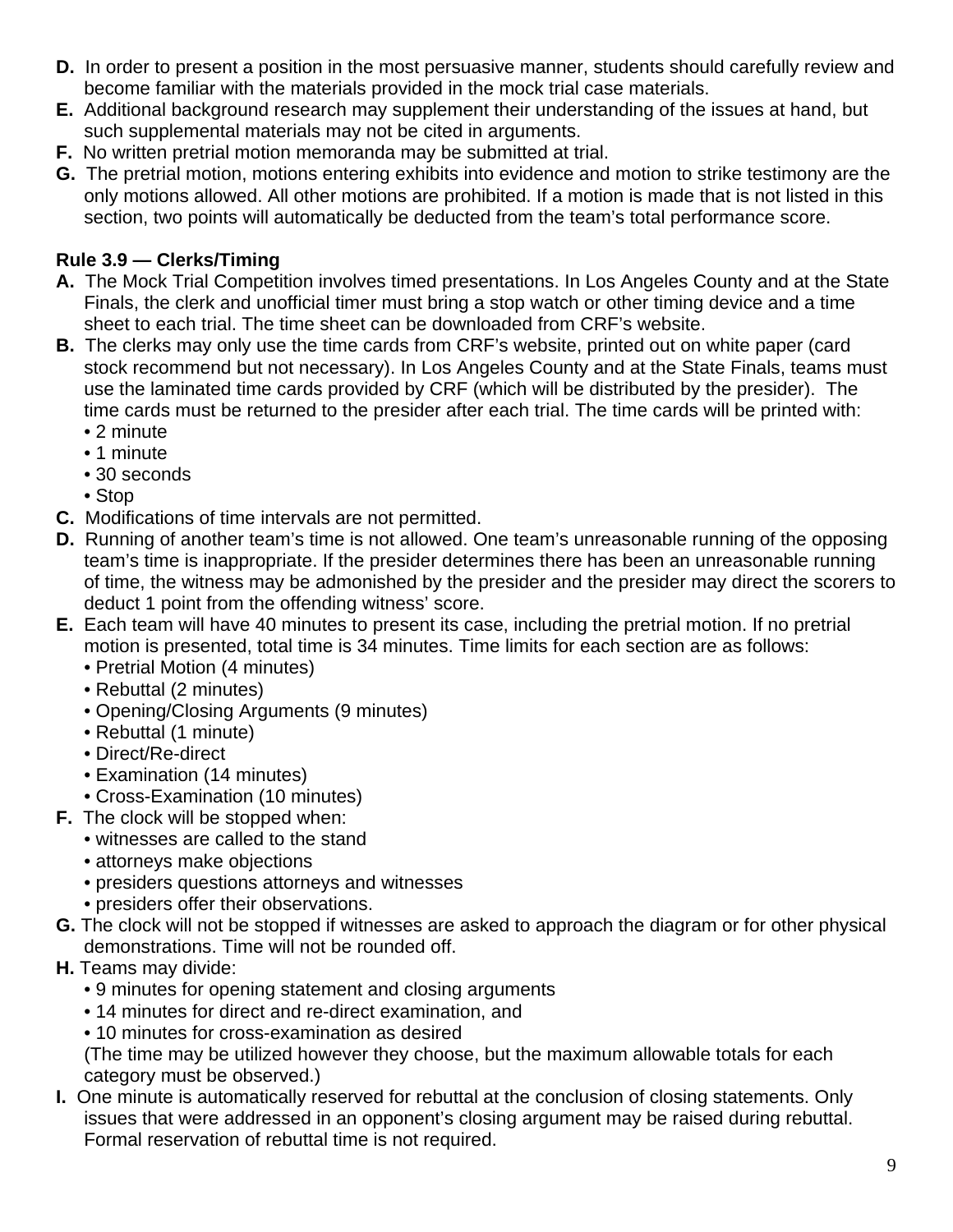- **J.** Two-minute, one-minute and 30 second visual warnings must be given before the end of each category. The clerk will automatically stop students (both visually and verbally) at the end of the allotted time for each section. Thus, there will be no allowance for overtime.
- **K.** Any team member of the team presenting defense may serve as an unofficial timer. This unofficial timer must be identified before the trial begins. To avoid timing issues, both the official and unofficial timers must sit next to each other during the trial.
- **L.** If timing variations occur 15 seconds or more at the completion of any task during the trial, the timers will notify the judge immediately that a time discrepancy has occurred. Any time discrepancies less than 15 seconds are not considered a violation. No time discrepancies will be entertained after the trial concludes. The judge shall determine whether to accept the clerk's time or make a time adjustment.
- **N.** At the end of the pretrial motion and the trial, the clerk will time the 30-second rule.
- **O.** The presider and attorney scorers will be allowed 10 minutes for debriefing. Following the verdict, the clerk will begin timing the debriefing. The clerk will provide the presider and attorney scorers with a 2 minute, 1 minute, 30 second visual warnings and will automatically stop (both verbal and visual) the debriefing.
- **P.** The clerk will not be scored on timing the debriefing, consultations, and any formal presentations regarding irregularities. No extensions of time will be granted.

## **Rules**

## **Rule 4.0 — Rule Interpretation**

- **A.** The presider is the ultimate authority throughout the trial. If there is a rule infraction, it is solely the student attorneys' responsibility to bring the matter to the presider's attention before a verdict is rendered.
- **B.** There will be no bench conferences allowed.
- **C.** The presider will determine if a rule was, in fact, violated. Her/his word is final.
- **D.** The bailiff must have a copy of the rules of competition for reference.
- **E.** Unless a specific point deduction for a particular infraction is provided in these rules, each scorer will determine the appropriate amount of deduction individually.
- **F.** These rules are designed to introduce the procedures of law to participants and to foster good sportsmanship. Interpretations of the rules should be guided by common sense.
- **G.** Arguing for hyper technical interpretations of the rules, especially when designed to embarrass others, is to be avoided.

## **Judging and Team Advancement**

#### **Rule 5.1 — Finality of Decisions**

**A.** All decisions of the presider and scoring attorneys are final.

## **Rule 5.2 — Judging Panel**

- **A.** The judging panel will typical consist of three to four people (a presider, and several scoring attorneys). In some cases beyond the Mock Trial staff's control, a scoring panel may consist of one presider and one scoring attorney. In that situation the presider will be required to both preside and score the trial.
- **B.** At the State Finals scoring attorneys may be people with substantial Mock trial coaching experience, scoring experience, law students, paralegals or attorneys. There will be at least one attorney on each scoring panel. The presider shall be either an attorney or judge.
- **C.** Subject to the discretion of the county coordinator, attorney and teacher coaches may not serve as scoring attorneys or presiders if their team is still active in the tournament.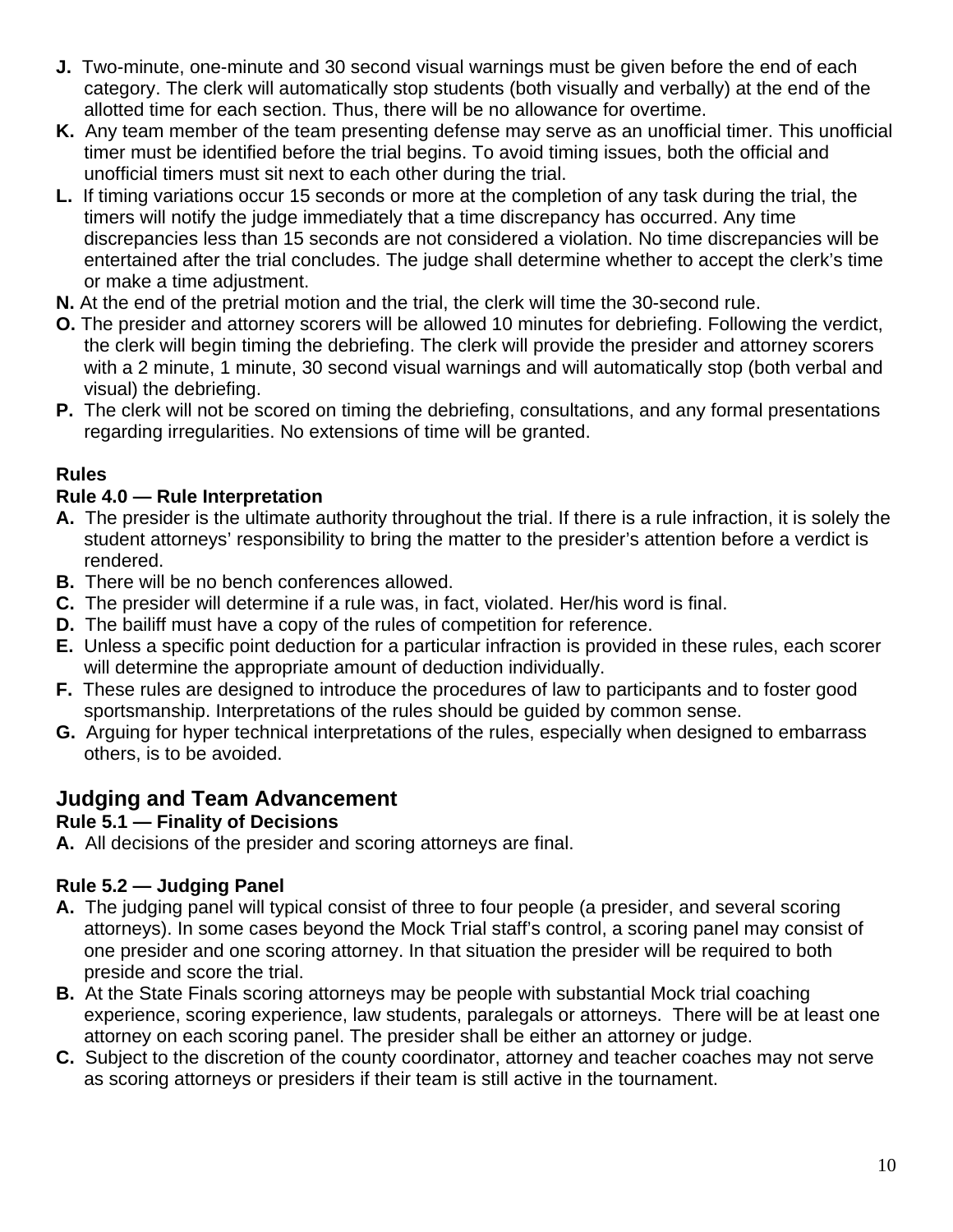#### **Rule 5.3 — Evaluation**

**A.** Each scoring attorney will use the evaluation and scoring criteria to assign a numerical value (1-5) to individual and team presentations. Note that closing statement and pretrial arguments are weighted twice as much as other categories.

#### **Rule 5.4 — 0-5 Point Scale**

- **A.** Students are to be rated on the five-point scale for each category according to the criteria appropriate to each presentation.
- **B.** Scoring attorneys should consider a "3" as a starting point and move up or down based on the presentation.
- **C.** Scoring attorneys must award points individually and not with consultation from other scoring attorneys.
- **D.** Some scores are weighted and therefore can affect a team's score more dramatically. These include the pretrial motion (x2) and the closing argument (x2).
- **E.** The scoring attorney is scoring the individual presentation in each category.
- **F.** The scoring attorneys is not evaluating the legal merits of the case.

#### **Rule 5.5 Rankings and Ties**

- **A.** Team rankings are based on the win-loss and percentage system in an effort to eliminate the artificial highs and lows inherent in any numeric scoring system. Individual counties are free to implement this scoring system or another of their choice.
- **B.** Round one assignment will be random. Round two assignments will be based on a power matching system.
- **C.** In an event of a tie, the winning team will be determined by the official presider tie breaker ballot.
- **D.** Teams will be ranked by the following order:
	- 1) First by Win/Loss Record- determined by the total number of raw points given in the trial. For example:
		- Team "A" has a total of 187 raw points.
		- Team "B" has a total of 176 raw points.
		- The winner of the trial is Team "A" with 187 raw points
	- 2) Percentage-After the raw points are calculated to determine a winner; the raw points are converted into a percentage to rank the team in their bracket. Given the example above:
		- Team "A's" raw points are added to team "B's" raw points to determine the total amount of points given at the trial:
			- 187 (Team A raw points) + 176 (Team B raw points) = 363 raw points
		- Team A's raw points are divided by the total points to get a percentage 187/363= 51.52%
		- Team B's raw points are divided by the total points to get a percentage 176/363= 48.48%
- **E.** Brackets for power matching purposes will be separated first by win/loss record and second by percentages.
- **F.** If a bracket is equal to or greater than twelve (12) the bracket will be split in half to create two subbrackets for power matching purposes. Sorting within the power matching bracket will be done in the following order:
	- 1) Win/loss record and
	- 2) Percentages

 The team with the highest number of wins and percentage within a bracket, will be matched with a team will be matched with the team with lowest percentage within the bracket, the next highest with the next lowest and so on until all teams are paired.

**G.** If there is an odd number of teams in a bracket, the team at the bottom of that bracket will be matched with the top team from the next lower bracket.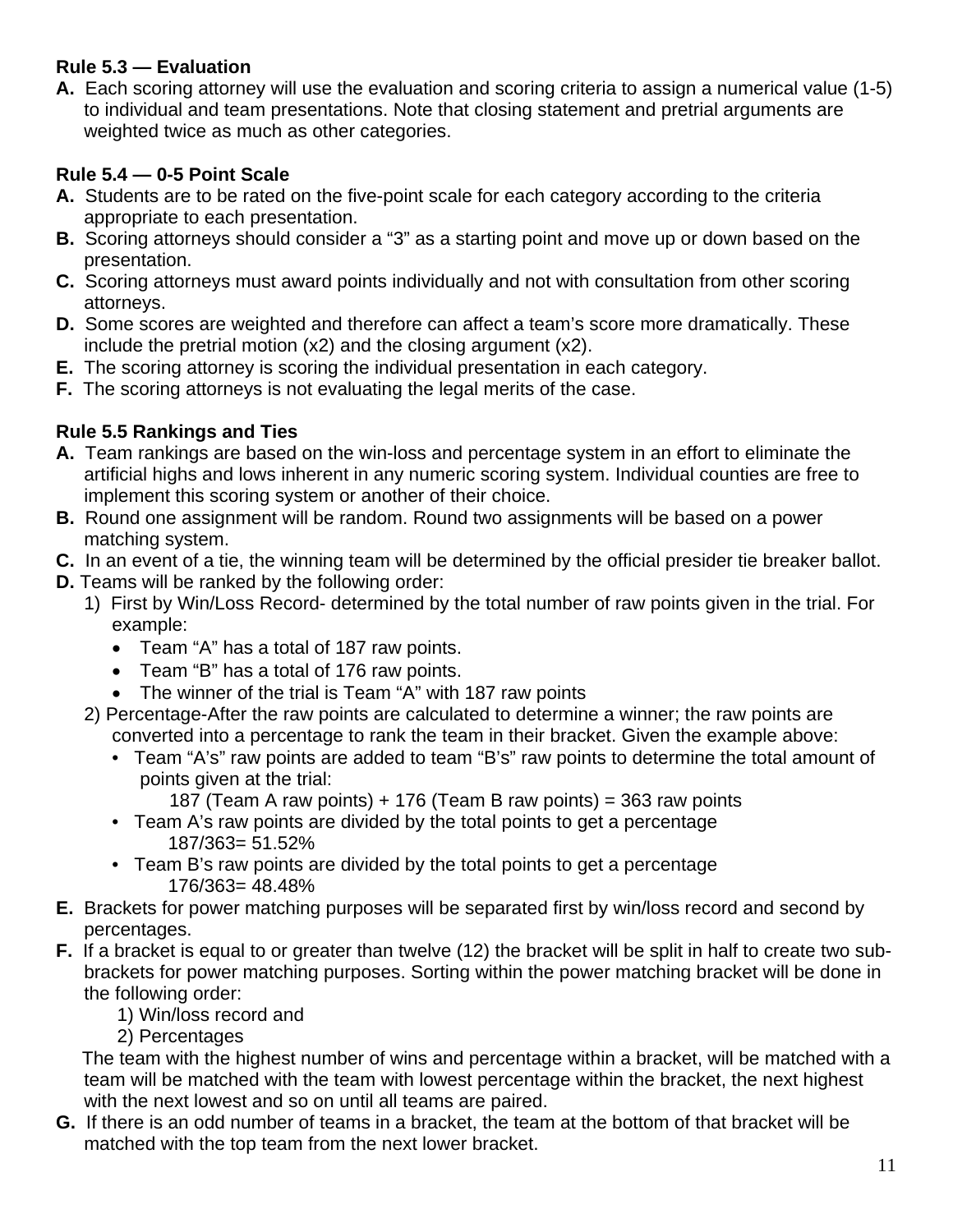#### **H.** Final Rankings

To determine the teams ranked  $3<sup>rd</sup>-8<sup>th</sup>$  place, CRF will take the final rankings after round 4. The teams will be ranked:

1) First by the most wins and

2) Second by the highest cumulative percentages.

Strength of schedule will not be a factor in determining the top eight teams.

- **I.** Teams will not meet the same opponent twice.
- **J.** To the greatest extent possible, teams will alternate side presentations in subsequent rounds. However bracket integrity in power matching will supersede alternate side presentation.

## **Rule 5.6 — Championship Trial**

- **A.** Selection of side assignment. If each of the championship teams have presented an equal number of prosecution and defense rounds, the side assignments for the final round will be determined by a coin toss.
- **B.** The team with the letter/numerical code (which ever comes first alphabetically or numerically), will be considered the "Designated team"
- **C.** If the coin comes up head's, the designated team shall represent the prosecution in the championship round. If the coin comes up tails, the designated team shall represent the defendant.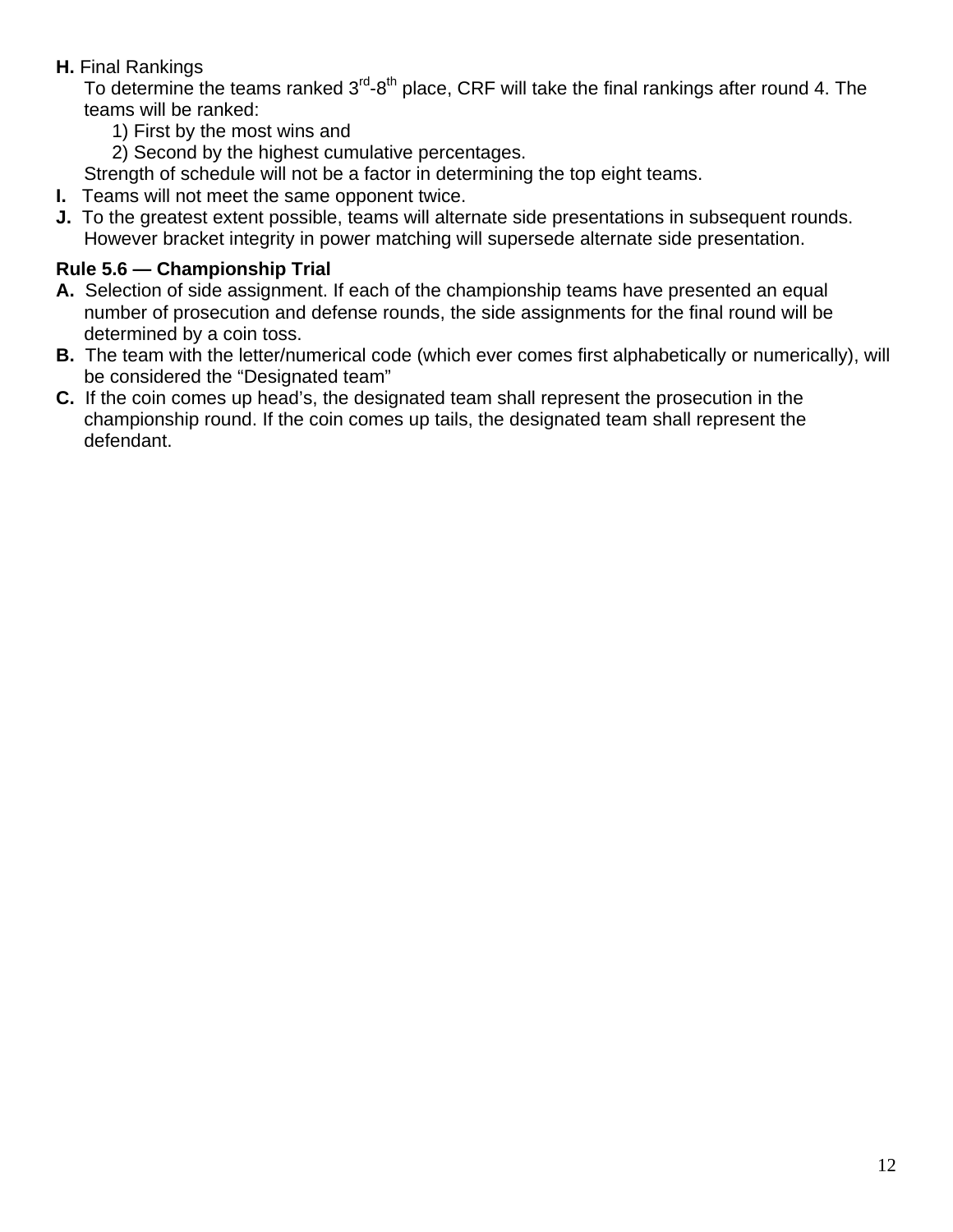#### **Summary of Pretrial Motion Procedures**

- Presiders are encouraged to challenge the attorneys with questions about the case law during pretrial arguments.
- No objections are allowed during pretrial arguments. Points may be deducted for objections made during pretrial arguments.
- The hearing is called to order.
- The presider asks the defense to summarize the arguments made in the motion. The defense has four minutes. The presider may interrupt to ask clarifying questions. The time spent answering the presider's questions is not included in the four-minute time limit.
- The presider asks the prosecution to summarize the arguments made in the motion. The prosecution has four minutes. The presider may interrupt to ask clarifying questions. The time spent answering the presider's questions is not included in the four-minute time limit
- The presider offers the defense two minutes of rebuttal time. The rebuttal time is used to counter the opponent's arguments. It is not to be used to raise new issues.
- The presider offers the prosecution two minutes of rebuttal time.
- At the end of the oral arguments, before ruling, the presider asks students if they would like 30 seconds to consult with teacher/attorney coaches regarding any trial irregularities.
- The presider will rule on the motion and begin trial.

#### **Summary of Trial Procedures**

- Attorneys present physical evidence for inspection.
- Presider states charges against defendant.
- Prosecution delivers its opening statement. No questioning during opening statements.
- Defense may choose to deliver its opening statement at this point or may wait to open after the prosecution has completed its case in chief.
- Prosecution calls its witnesses and conducts direct examination.
- After each prosecution witness is called to the stand and has been examined by the prosecution, the defense cross-examines the witness.
- After each cross-examination, prosecution may conduct re-direct examination of its own witnesses if necessary.
- After prosecution presents all its witnesses, defense delivers its opening statement (if it did not do so earlier).
- Defense calls its witnesses and conducts direct examination.
- After each defense witness is called to the stand and has been examined by the defense, the prosecution cross-examines the witness.
- After each cross-examination, defense may conduct re-direct examination of its own witnesses if necessary.
- Prosecution gives its closing argument, and then defense presents its closing arguments. No questioning during closing arguments.
- Prosecution and defense present rebuttal arguments.
- At the end of the trial before ruling, the presider asks students if they would like 30 seconds to consult with their teacher/attorney coaches regarding any trial irregularities.
- Presider deliberates, announces verdict in court, and conducts a short debrief of the trial with the scoring attorneys (not to exceed 10 min.)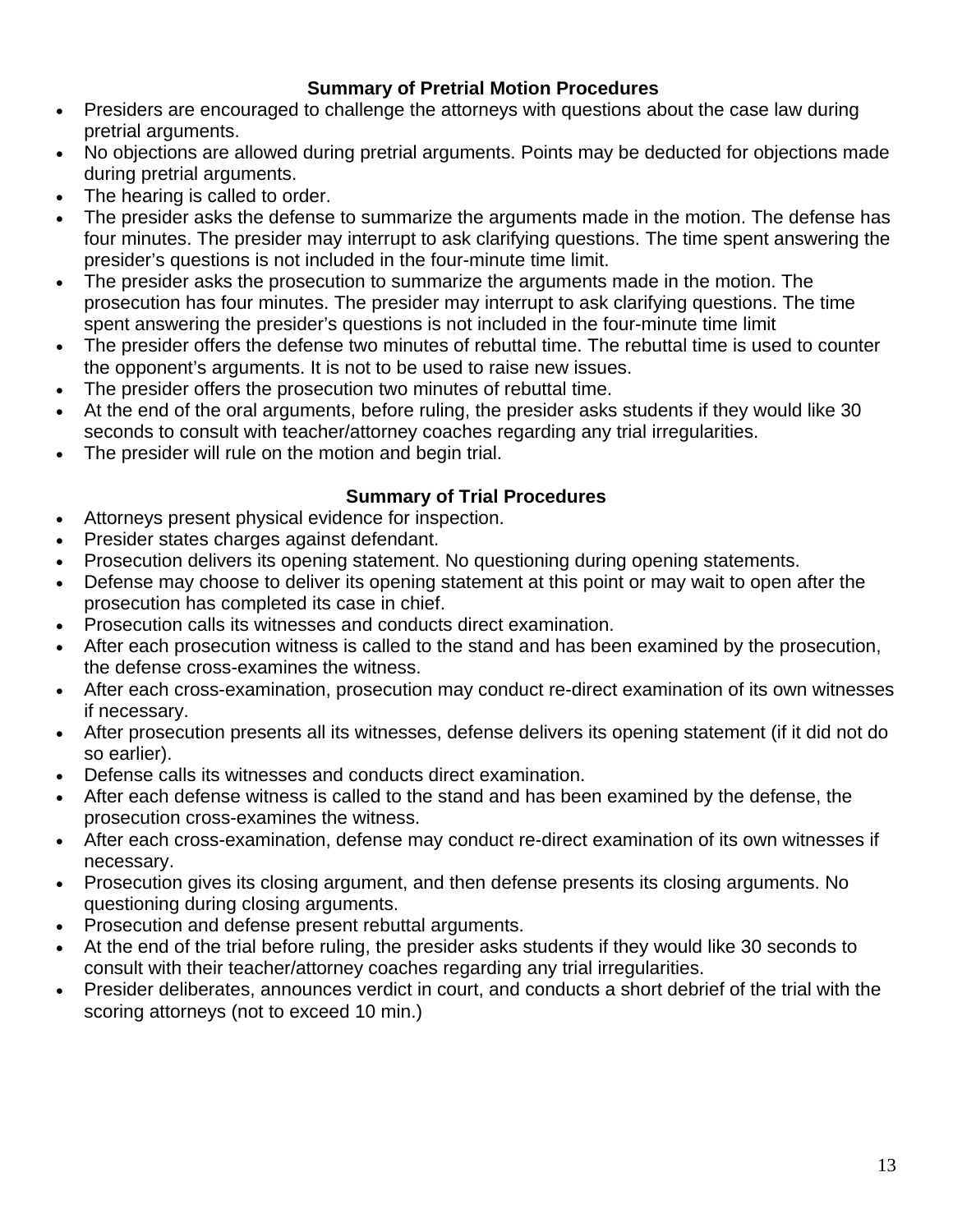# Evaluation Criteria

| <b>Pretrial Motion (X2)</b>                                                                                                                                                                                                                            |  |  |
|--------------------------------------------------------------------------------------------------------------------------------------------------------------------------------------------------------------------------------------------------------|--|--|
| • Clear and concise presentation of issues and appropriate use of case<br>Responded well to presider's questions and maintained continuity in<br>$\bullet$                                                                                             |  |  |
| materials.<br>argument.<br>Well-developed, reasoned, and organized arguments.<br>Effective rebuttal countered opponent's argument.                                                                                                                     |  |  |
| Solid understanding of legal reasoning behind the arguments.                                                                                                                                                                                           |  |  |
| <b>Opening Statement</b>                                                                                                                                                                                                                               |  |  |
| Discuss burden of proof<br>Provide a case overview                                                                                                                                                                                                     |  |  |
| Theme/Theory of the case was identified<br>State the relief requested                                                                                                                                                                                  |  |  |
| Mention the key witnesses                                                                                                                                                                                                                              |  |  |
| <b>Direct/Re-Direct Examination</b><br>• Questions required straightforward answers and brought out key<br>• Attorney made effective objections to cross-examination questions                                                                         |  |  |
| information for her/his side of the case.<br>of her/his witness when appropriate.                                                                                                                                                                      |  |  |
| Attorney did not make unnecessary objections.<br>Attorney effectively responded to the objections made.                                                                                                                                                |  |  |
| Throughout questioning, attorney made appropriate use of time.<br>Attorney properly introduced exhibits and, where appropriate, properly                                                                                                               |  |  |
| introduced evidence as a matter of record.<br>Attorney used only those objections listed in the Summary of                                                                                                                                             |  |  |
| Attorney properly phrased and rephrased questions and demonstrated<br>Evidentiary Objections.<br>a clear understanding of trial procedures.                                                                                                            |  |  |
| <b>Cross-Examination</b>                                                                                                                                                                                                                               |  |  |
| Attorney made effective objections to direct examination (of the<br>• Attorney properly phrased and rephrased questions and                                                                                                                            |  |  |
| witness she/he cross-examined) when appropriate.<br>demonstrated a clear understanding of trial procedures.                                                                                                                                            |  |  |
| Attorney exposed contradictions in testimony and weakened the<br>Attorney did not make unnecessary objections.<br>other side's case.                                                                                                                   |  |  |
|                                                                                                                                                                                                                                                        |  |  |
| <b>Witnesses</b>                                                                                                                                                                                                                                       |  |  |
| • Witness was believable in her/his characterizations and presented<br>• Witness testified to key facts in a consistent manner and avoided<br>irrelevant comments.<br>convincing testimony.                                                            |  |  |
| • Witness was well prepared for answering the questions posed to<br>Witness did not disrupt the trial with unreasonable inferences.                                                                                                                    |  |  |
| her/him under direct examination and responded well to them.                                                                                                                                                                                           |  |  |
| Witness responded well to questions posed under cross-examination<br>without unnecessarily disrupting or delaying court proceedings                                                                                                                    |  |  |
| Closing Arguments (x2)                                                                                                                                                                                                                                 |  |  |
| Attorney made an organized and well-reasoned presentation<br>• Attorney's performance contained elements of spontaneity and was<br>$\bullet$                                                                                                           |  |  |
| not based entirely on a prepared text.<br>summarizing the most important points for her/his team's side of                                                                                                                                             |  |  |
| Attorney incorporated examples from the actual trial, while also being<br>the case.                                                                                                                                                                    |  |  |
| careful not to introduce statements and evidence that were not<br>• Effective rebuttal countered opponent's arguments.<br>brought out during the trial.                                                                                                |  |  |
| <b>Clerk</b>                                                                                                                                                                                                                                           |  |  |
| Conducted her/himself professionally without attracting any<br>Present and punctual for trial.<br>$\bullet$<br>$\bullet$                                                                                                                               |  |  |
| unnecessary attention.<br>Performed her/his role so that there were no disruptions or delays in<br>$\bullet$                                                                                                                                           |  |  |
| the presentation of the trial.<br>Properly used verbal and visual time warnings.                                                                                                                                                                       |  |  |
| <b>Bailiff</b><br>Present and punctual for trial.                                                                                                                                                                                                      |  |  |
| Conducted herself/himself professionally without attracting any<br>$\bullet$<br>Performed her/his role so that there were no disruptions or delays in<br>unnecessary attention.                                                                        |  |  |
| Knowledgeable about script and role in trial<br>the presentation of the trial.                                                                                                                                                                         |  |  |
| Followed script                                                                                                                                                                                                                                        |  |  |
| <b>Team Performance</b>                                                                                                                                                                                                                                |  |  |
| Team members were courteous, observed general courtroom<br>As much as possible, each trial attorney displayed examination<br>decorum, and spoke clearly and distinctly and displayed good<br>and argumentation skills, and when appropriate, displayed |  |  |
| sportsmanship to all competitors, regardless of trial results.<br>knowledge of California Simplified Rules of Evidence in making                                                                                                                       |  |  |
| All team members were involved in the presentation of the case and<br>objections Team members demonstrated cooperation and                                                                                                                             |  |  |
| actively participated in fulfilling their respective roles.<br>teamwork.                                                                                                                                                                               |  |  |
| Witnesses performed in synchronization with attorneys in presenting<br>The teachers and attorney coaches displayed good sportsmanship.<br>$\bullet$<br>their side of the case.                                                                         |  |  |